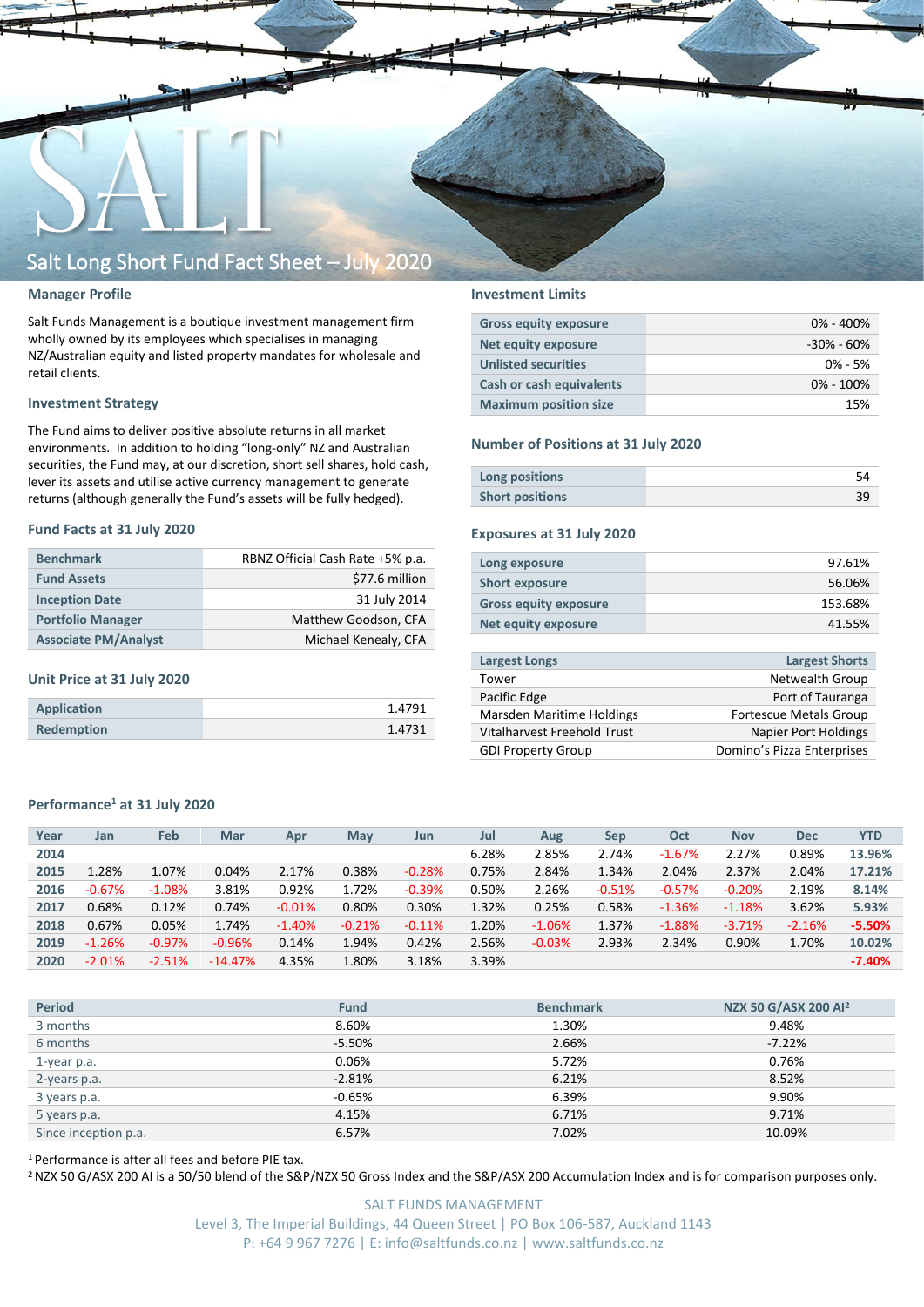# SALT

### Salt Long Short Fund Fact Sheet July 2020 Page 2 of 5

#### **Country Allocation at 31 July 2020 (Gross Equity Exposure) July 2020 Individual Stock Contribution**





### **Fund Commentary**

#### Dear Fellow Investor,

Against a backdrop of positive but somewhat choppy equity markets, the Fund experienced another very strong month in July with a return of +3.39%. As was the case in June, this reflected a combination of generally good resilience on the negative days and several of our long-standing (and longsuffering) pieces of stock selection finally coming good.

We continue to run this Fund in a truly uncorrelated fashion to long-only equities to provide a rare alternative in a world where many assets seem to be in an unending central bankdriven bull market. Our net length has been relatively steady in the mid 30% to the low 40% region and we closed the month at +41% net long. It has been a harsh environment for the last year or two running a combination of being long cheap companies and short a mix of ultra-expensive and lowquality names. Markets do however once again seem to be beginning to change.

The 50/50 index of NZ and Australia was more volatile in July and experienced twelve down days. Our Fund was up on nine of those twelve days and delivered an average return on them of +0.24% versus -0.52% for the market. This Fund does not provide an infallible backstop when markets fall but on average it is working relatively well. We repeat last month's comment that the alternative provided by this Fund may not seem very valuable when markets only seem to rise but this won't be the case forever.

The one year forward PE actually declined from 37.9x to a mere 37.2x as year-ahead earnings upgrades more than offset the market's advance. These upgrades appear to reflect both the passage of time and the impact of Covid-19 being less bad than initially expected for a number of companies. The median PE is hovering around 19.0x, pointing to a number of attractive opportunities that still surprisingly exist from the long side.



With 10-year bond vields finishing the month at just 0.77% (from 0.91%) the market is now only moderately expensive if yields were to stay at this level forever and the equity risk premium stayed constant. There really is no alternative and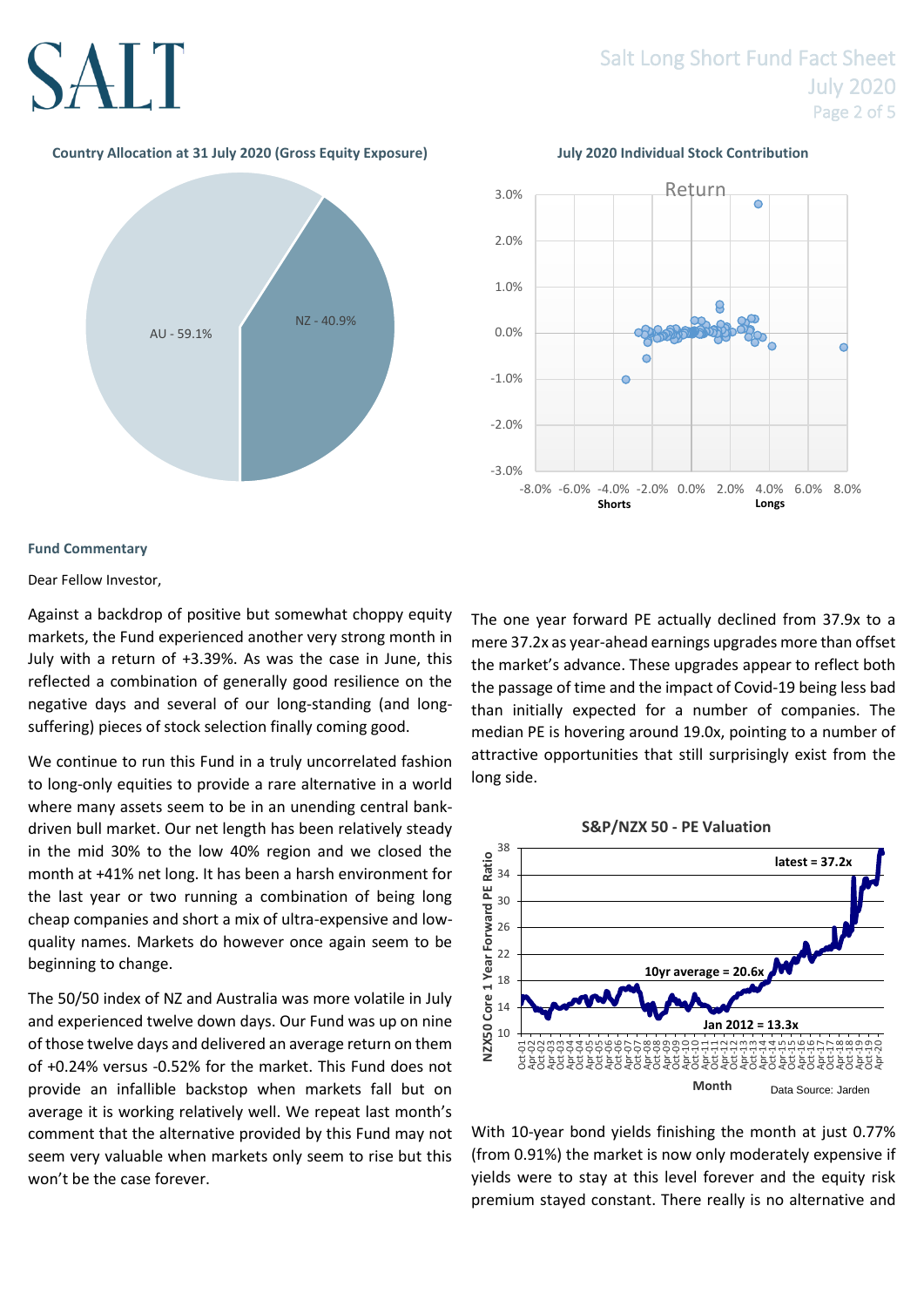### Salt Long Short Fund Fact Sheet July 2020 Page 3 of 5

# SALT

the TINA trade to buy equities is alive and well. With core inflation still running at 1.8%, savers are being punished in term deposits. All over the western world, it is savers who will pay the price for the Covid-19 response.

However, if 10-year yields were to rise to a mere 2.0%, which is also the RBNZ's inflation target, our modelling suggests the fair value for equities would lie a gut-wrenching 30% lower at a constant equity risk premium. This is unlikely to happen in the near future but several mainstream strategists are starting to focus on a future lift in inflation and bond yields as a potential risk that is lurking around the corner. With the global money supply expanding at an unprecedented pace, the merest of recoveries in the velocity at which that money circulates could cause mayhem.

Moreover, there could be a period of cost-push inflation as deglobalisation becomes more prevalent. This really matters as NZ tradable sector inflation has been flat to negative in recent years which has offset non-tradable inflation of circa 3%.

We repeat last month's observation that investors are heavily long the TINA trade of "safe" yield stocks and/or the "FOMO" trade of ultra-expensive growth stocks. Investors are not positioned for a surprise lift in bond yields at some future point, which would spark a charge into cyclicals from expensive low risk names and ultra-expensive tech stocks. The hard part is when this happens. The call feels early but we have already seen one vicious rotation into value/cyclical stocks in the last few months and we may see it again. A Covid-19 vaccine being successful in Phase 3 trials is one obvious catalyst. We are gradually taking profits from some of our TINA longs and carefully adding to our FOMO shorts on big up-days.

As an investor who has experienced the meltdowns in 1987, 1997, 2000 and 2008, the dominant feature of today's market is **uncertainty** - uncertainty regarding the future path of Covid-19; uncertainty regarding the future economic path given the surprisingly resilient performance to date; and uncertainty whether the remarkable valuation expansion across markets is sustainable.

Equity markets have regained their former highs and retail sales and housing markets in NZ and Australia are strong but no one knows what will happen when wage subsidies/Jobkeeper come to an end and when mortgage holidays are over. In some ways it feels like the "phoney war" period in 2008 when markets rallied after the failure of Bear Stearns on the view that the problems were dealt with but then along came Lehmans.

As a colleague put it, we are playing a game of rugby and we know that the referee is changing the rules but we're not entirely sure how. Clothes-hanger tackles are now apparently being allowed but you know that the minute you try doing one yourself, the rules will have secretly changed again and the big red card will come out. Translated, we are not chasing hype stocks.

We have high conviction that the current mass-market retail investor frenzy will end in a bloodbath but we have low conviction on when the rules will return to normal again. Meanwhile, taking the bubble on from the short-side has proven difficult to put it mildly. We have been cautious in this regard. The euphoria can extend far further and far longer than one can possibly imagine.

The retail boom is continuing, with some remarkable examples in the US market during the month. Tesla rose by 32% following a result which some analysts saw as rather aggressive in terms of its accounting but that mattered little. According to Robintrack, 10,000 day-traders per hour were buying it on Robinhood at the peak of the frenzy on 13 July. To show the degree of knowledge behind the Tesla boom, Tiziana Life Sciences Plc rose by 172% in the month of July, with this following a 138% surge in May. The ticker for their Nasdaq listed ADR's is TSLA…

However, perhaps one tiny sign of a crack in the growth-atany-price tech company edifice came from Nikola, the product-free electric truck company. In June, they rose from \$25 to a peak of \$79. In July however, they have fallen from \$67 to \$30. It may be a stretch but perhaps we are entering a phase where extraordinary multiples will still be paid for real businesses (such as the FANG's) but more nascent business models could receive more scrutiny.

One potential warning sign of a sea-change came on 13 July, when the Nasdaq staged a negative intra-day reversal of almost 4%. It has only ever done this twice before, with those days being 24 Jan and 7 Mar 2000 – hmm. At the same time, retail investor confidence measures surged to new highs.

When we examine the retail turnover and net buying of NZ retail brokers, there is little sign that the mass market frenzy is abating as yet. That said, it does appear to have at least peaked in terms of its second derivative, with the net buying and value traded by those brokers in the key darling stocks being similar in July to that in June.

One market where a frenzy hit "all systems go" was China, following an article early in July in a State newspaper calling for a "healthy bull market". This drove the Shanghai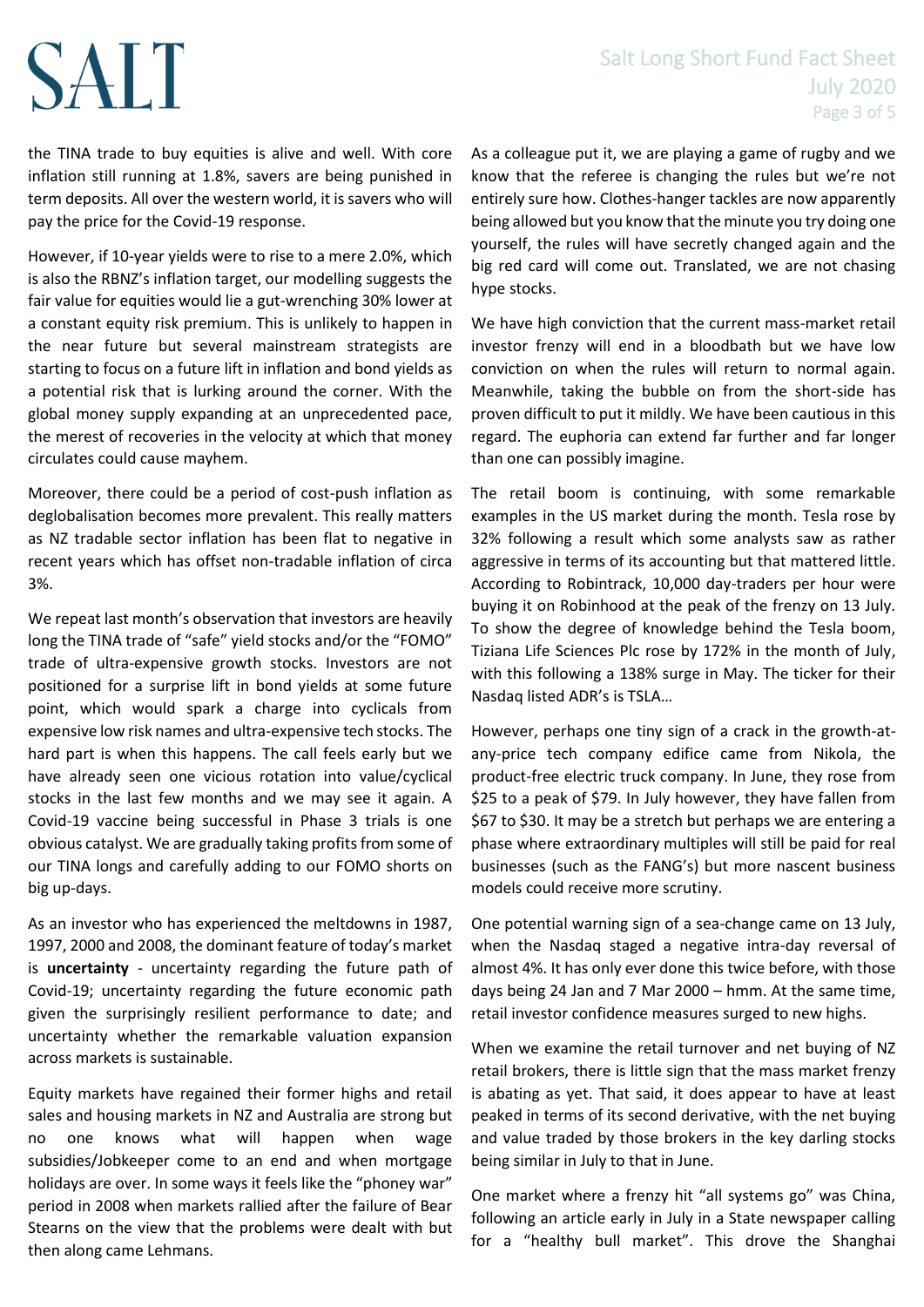### Salt Long Short Fund Fact Sheet July 2020 Page 4 of 5

Composite Index up +11%, with Australian proxies such as iron ore companies enjoying a very strong month.

Not long after the press article, the CSRC blacklisted 258 brokerage firms that offered illegal margin accounts of up to ten times leverage. The stock move that perhaps best encapsulates the zeitgeist there was the IPO of QuantumCTek on 10 July which had a 924% day one pop to a US\$4.3bn market cap. They produce "quantum information products, including "quantum key distribution products, quantum key management products" et al.

On top of uncertainty regarding the economic outlook and the longevity of booming equity market valuations, we are moving into a period of increasing political uncertainty.

In NZ, this abated a little in July, with Labour displaying sufficient relative strength that governing alone is a very real possibility. That said, a week is a long time in politics and their poll ratings above 50% contain numerous voters who have never voted for them before and may prove somewhat soft. A Labour/ Greens coalition cannot be ruled out. It could either happen as a mathematical necessity or Labour could choose to do this even if they don't need to in order to have a stalking horse for more radical policies. NZ investors have grown used to benign political outcomes but there is some risk of this changing.

In the US, the Democrats look to have an increasingly strong grip on Presidential polls. In this context, recent quotes from Joe Biden are worth noting, *"ending the era of shareholder capitalism is overdue…. it's time that corporate America paid their fair share of taxes."* Now this may just be red meat to his political base but a massive increase in the disparity of wealth in recent decades is a fact, with the greatest returns accruing to the owners of capital. Against this backdrop, the outcome of the Senate elections is critical, Predictit.org have had the Democrats in a remarkably steady range in the 62-64% region for the last several weeks. The next couple of months are going to be wonderful for political junkies!

Returning to the performance of the Fund during July, the return of +3.59% (pre-tax and fees) was again helped by a strong "winners to losers" ratio of 62%. Our longs contributed an exceptional +5.97% although this was partly offset by some mixed stock selection in the short book, which detracted - 2.38%. This is not an easy market to short when the names running hardest are a mixture of overpriced glamour stocks and highly challenged "trash" – the two areas where we have historically done well from the short side.

The largest positive contributor by a considerable distance was again our holding in Pacific Edge Biotechnology (PEB, +173%). Critically, it received a positive Local Coverage Decision from CMS early in July which will allow it to be paid for both carrying out its tests from now onwards and also receive a negotiated reimbursement for unpaid past tests. We believe the details of last month's Kaiser Permanente deal mean that PEB will rapidly achieve scale as their test/s are carried out in the Kaiser system as a matter of course rather than PEB having to fund numerous sales people to try to persuade Kaiser's urologist base. Finally, PEB carried out a \$22m share issue at a 14% price premium which takes any risk of an equity raising off the table.

Our normal style would be to lower risk when PEB has run as hard as it has. However, we actually bought slightly more at lower levels as we still see significant potential valuation upside on reasonable valuation assumptions. There should be a steady stream of positive news flow in coming months as we expect PEB to sign up further clients, for more granularity to emerge on both CMS and Kaiser, and for PEB to enter various passive indices, sparking forced buying from a tight shareholding base.

Our second and third largest tailwinds were the close cousins Cardno Group (CDD, +35.4%) and their spin-out Intega Group (ITG, +34.8%). The engineering consultancy, Cardno was once upon a time a darling stock on the Australian bourse but expanded overly eagerly and fell into a state of disrepair with debt levels that were formerly worrisome. The private equity player Crescent Capital owns 49% of CDD and spun out ITG for reasons that aren't obvious but we surmise may be intended to put one or the other in play. In the short term, all it achieved was to see both names dumped out of several indices including the S&P/ASX300. We bought aggressively at deeply depressed prices off the forced passive sellers. Subsequently, they both upgraded guidance slightly despite the impact of Covid-19. CDD is still only on a forward PE 7.6x and ITG is on 15.2x with strong forecast growth thereafter. They both have favorable exposure to a strong outlook for global infrastructure expenditure and ITG has particularly strong growth prospects from its environmental engineering and testing services.

Other positives of note came from our long in Turners (TRA, +10.4%), with car sales data indicating a sizeable rebound in recent weeks; 360 Capital Digital Infrastructure (TDI, +8.4%) as it continues to recuperate from its undue Covid-19 sell-off; and our old friend Shaver Shop (SSG, +8.6%) which has more than tripled from its recent lows and is very well place with its online centric model.

## **SALT**